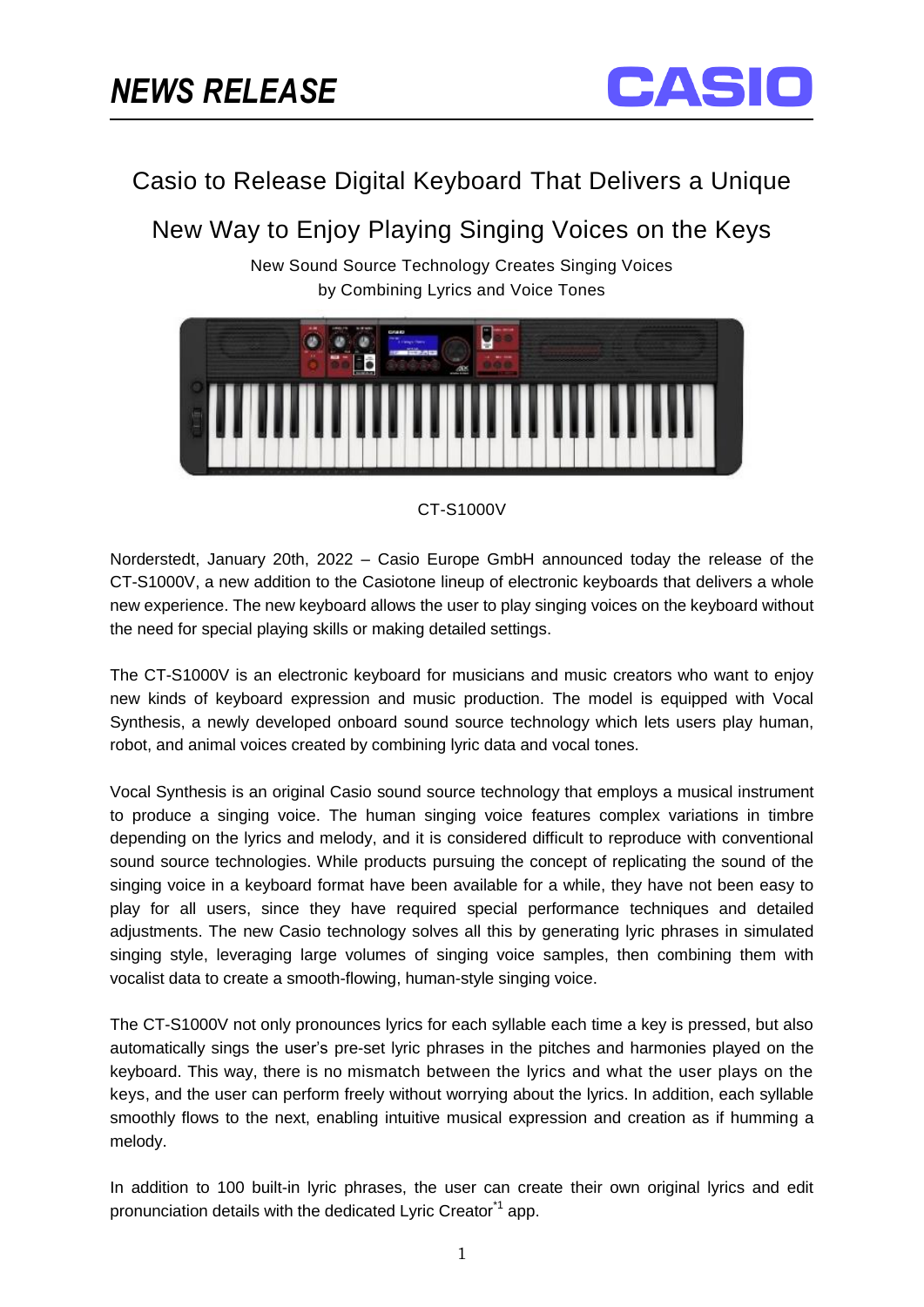\*1. Connecting the Lyric Creator to the CT-S1000V requires a commercially available USB cable or conversion cable that supports data communication.

For keyboardists who want to cover everything from practice to performance with one unit but do not need the Vocal Synthesis technology, Casio will also release the CT-S500,<sup>\*2</sup> which features built-in speakers and a horizontal bass reflex system for a powerful low end, and can also be connected to external speakers.

\*2. The CT-S500 is not equipped with Vocal Synthesis.

| Model     | <b>Vocal Synthesis</b> | Number of Built-in Tones |
|-----------|------------------------|--------------------------|
| CT-S1000V |                        | 800 + 100 Lyric          |
| CT-S500   |                        | 800                      |

#### Main Features of the CT-S1000V

## Vocal Synthesis: A unique new sound source technology for playing singing voices with a musical instrument

The CT-S1000V is a unique sound source technology for creating vocal sounds with a musical instrument, developed by Casio based on the technology of Techno Speech, Inc., a venture company from the Nagoya Institute of Technology. This technology creates lyric-singing voices by combining articulation models based on earlier machine learning research from actual singing voices with vocalist data such as age and gender.

### Performance modes for intuitive playing

There are two performance modes for singing voice: Note Mode, in which the user plays a phrase on the keyboard and the lyrics advance with each note played; and Phrase Mode, which steps through the lyrics automatically at a fixed meter while the keys are being pressed. Users can play melodies that match lyric phrases, or intuitively expand on their own inspiration while freely handling the instrument, unfettered by conventional keyboard playing approaches.

### AiX sound source for sophisticated tone expression and beautiful, powerful sounds

The AiX sound source, which combines high-quality tones with rich expressiveness, is equipped with a wide variety of built-in tones, including the singing voices in Vocal Synthesis. There are 900 built-in tones, including the highly expressive ADVANCED TONES and the CASIO CLASSIC TONES, which have been carefully selected from the unique lineup of electronic instruments developed to date by Casio. In addition, the CT-S1000V unique horizontal bass reflex system, which efficiently secures space inside a slim body, delivers a powerful sound that is full of presence.

### Main Features of the CT-S500

### An electronic keyboard featuring various tones and powerful expressive possibilities

The CT-S500 is an electronic keyboard that can cover everything from practice to performance, thanks to the AiX sound source, which enables profound expressiveness. Despite the compact footprint of the keyboard, the built-in speaker and horizontal bass reflex system deliver a powerful low end. The CT-S500 also connects to external devices with its standard LINE OUT jacks, and the tone parameters can be manipulated in real time to achieve dynamic expression.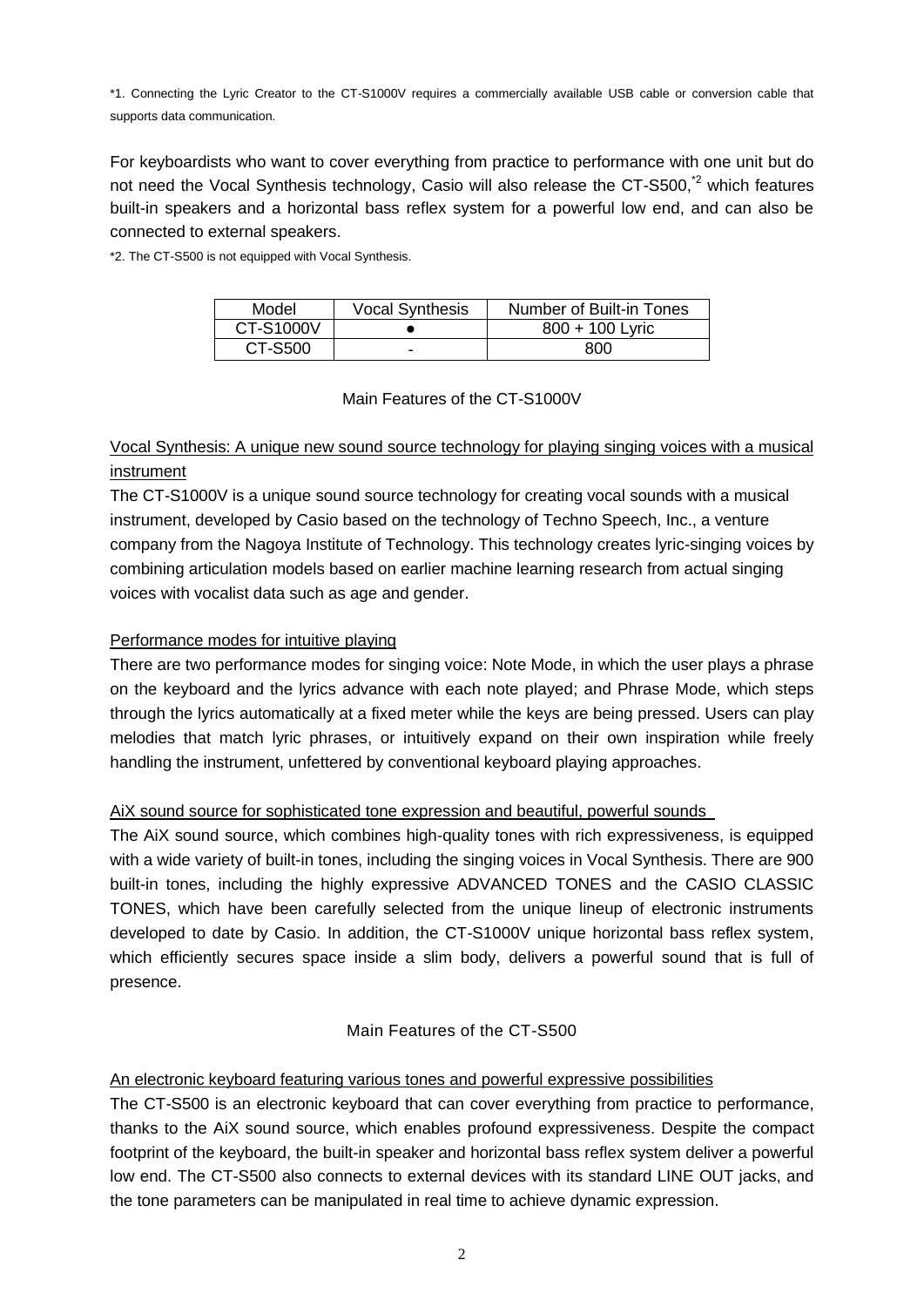

CT-S500

The Casio CT-S1000V and CT-S500 will be available in shops from beginning of February 2022.

## **High-resolution images and audio samples can be downloaded here:**

CT-S1000V Pictures https://s.cliplister.com/gMioYlBauP

CT-S500V Pictures https://s.cliplister.com/MWEvyCGnaf

CT-S1000V Audio samples https://s.cliplister.com/pqqkmrNsJC

| <b>Model Name</b>     |                   | CT-S1000V                                                                                                                                                                              | CT-S500                   |  |  |
|-----------------------|-------------------|----------------------------------------------------------------------------------------------------------------------------------------------------------------------------------------|---------------------------|--|--|
| Number of Keys        |                   | 61                                                                                                                                                                                     |                           |  |  |
| <b>Touch Response</b> |                   |                                                                                                                                                                                        | 3 sensitivity levels, off |  |  |
| Sound Source          |                   | AiX                                                                                                                                                                                    |                           |  |  |
| Polyphony             |                   | 64                                                                                                                                                                                     |                           |  |  |
| Tones                 |                   | 900 (including 100 Lyric Tones)                                                                                                                                                        | 800                       |  |  |
| Vocal Synthesis       |                   | Lyric Tones: 100 Preset / Max. 150<br>User<br>Lyric Tone Performance Modes: Phrase<br>Mode, Note Mode<br>Vocalist Types: 22 Preset / 1 User<br>Vocalist Format: 44.1 kHz, 16 bit, Mono |                           |  |  |
| <b>ADVANCED TONES</b> |                   | 37                                                                                                                                                                                     |                           |  |  |
| CASIO CLASSIC TONES   |                   | 16                                                                                                                                                                                     |                           |  |  |
| <b>Effects</b>        | Reverb            | 24 (+ Preset for each tone)                                                                                                                                                            |                           |  |  |
|                       | Chorus            | 12 (+ Preset for each tone)                                                                                                                                                            |                           |  |  |
|                       | Delay             | 15 (+ Preset for each tone)                                                                                                                                                            |                           |  |  |
|                       | <b>DSP Effect</b> | 100 (+ Preset for each tone)                                                                                                                                                           |                           |  |  |
|                       | Master EQ         | 10 (+1 User)                                                                                                                                                                           |                           |  |  |
| Volume-Sync EQ        |                   | Yes                                                                                                                                                                                    |                           |  |  |
| Surround              |                   | Yes                                                                                                                                                                                    |                           |  |  |
| Accompaniment         | Number of Rhythms | 243                                                                                                                                                                                    |                           |  |  |
|                       | One Touch Presets | 243                                                                                                                                                                                    |                           |  |  |
|                       | User Rhythms      | 50                                                                                                                                                                                     |                           |  |  |
| Auto Accompaniment    |                   | Yes                                                                                                                                                                                    |                           |  |  |
| Metronome             |                   | Yes                                                                                                                                                                                    |                           |  |  |

### Main Specifications